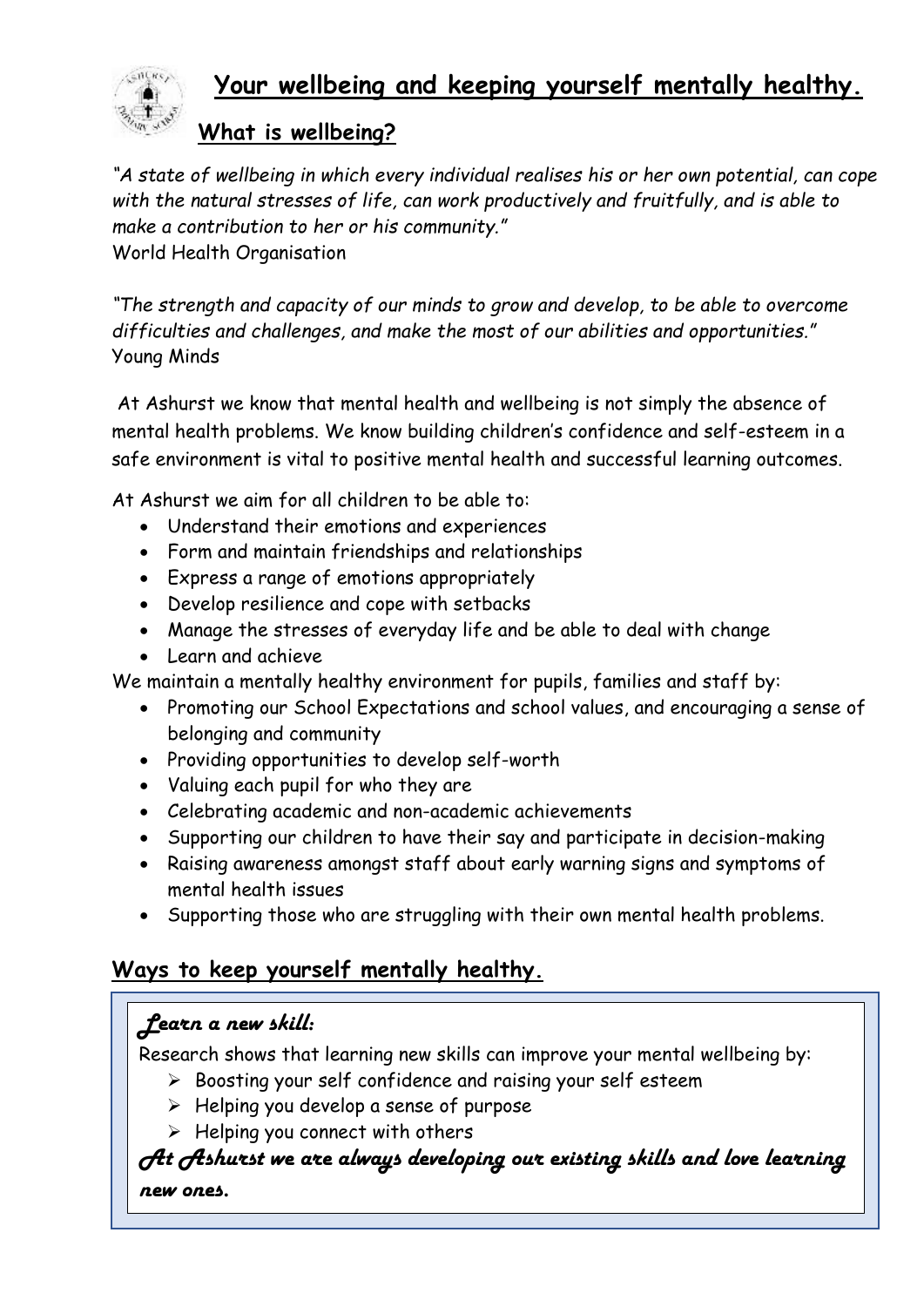### *You could:*

 $\overline{\phantom{a}}$ 

- $\triangleright$  Cook a new recipe with your family
- $\triangleright$  Learn how to paint in the style of a famous artist
- $\triangleright$  Learn a new song ... and perform it
- $\geq$  Learn how to sew or knit
- $\triangleright$  Make bookmarks and cards
- ➢ Learn how to do a head or hand stand





# *Help others:*

Research shows that acts of kindness and giving to others can help improve your mental wellbeing by:

- ➢ Creating positive feelings and giving you a sense of reward
- $\triangleright$  Helping you to connect with other people

➢ Giving you a feeling of purpose and self-worth The act of kindness could be small, like saying thank you or volunteering to help support a charity.

*At Ashurst kindness is always modelled and celebrated. We encourage thoughtfulness to each other and in the wider community.*

## *Useful websites:*

<https://www.youngminds.org.uk/>

[https://www.annafreud.org/on-my](https://www.annafreud.org/on-my-mind/youth-wellbeing/)[mind/youth-wellbeing/](https://www.annafreud.org/on-my-mind/youth-wellbeing/)



## *You could:*

I

- $\triangleright$  Say thank you to someone for something they have done
- $\triangleright$  Ask family and friends how they are and really listen to their answer
- ➢ Spend time with friends and family who need your kindness and support
- ➢ Offer to help people around you- even little things mean a lot!
- ➢ Research a charity that you think do good work that you could support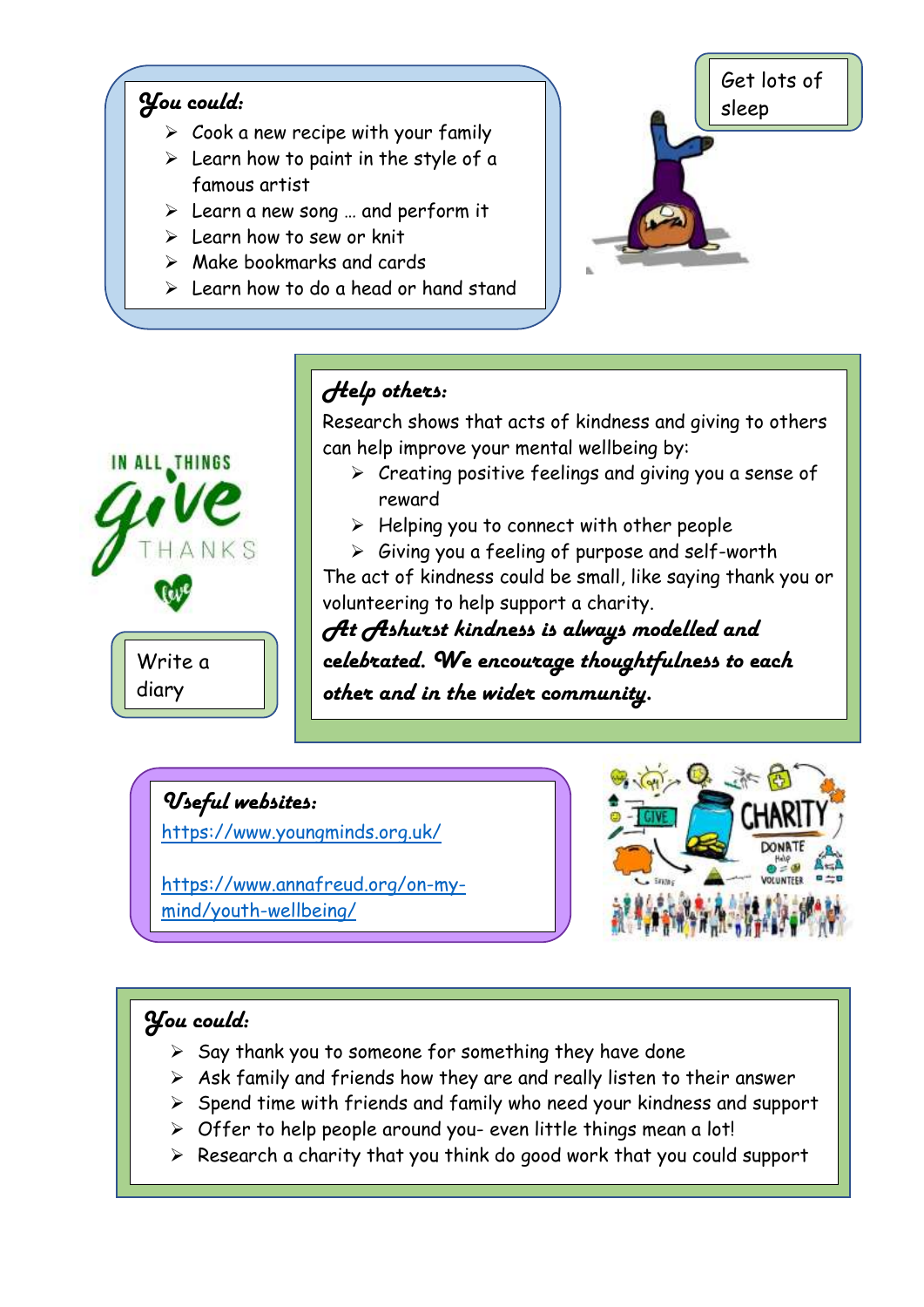## *Exercise:*

Exercise has a huge potential to enhance our wellbeing:

- ➢ Even a short burst of 10 minutes' brisk walking increases our mental alertness, energy and positive mood
- ➢ Regular exercise can increase your self-esteem and reduce stress and anxiety
- $\triangleright$  Exercise also helps prevent the development of mental health problems and improves the quality of life of people experiencing mental health problems



Sometimes just getting started is difficult and we need a little inspiration. Listen here as 10yr old Joseph Wang talks about 'Finding his Brave' after moving to London from China: [https://www.youtube.co](https://www.youtube.com/watch?v=3LZTeQ5ngCE) [m/watch?v=3LZTeQ5ng](https://www.youtube.com/watch?v=3LZTeQ5ngCE) [CE](https://www.youtube.com/watch?v=3LZTeQ5ngCE)

## *You could:*

- $\triangleright$  Go for a walk
- $\triangleright$  Go for cycle ride with friends or family
- $\geq$  Do a Joe Wicks workout we did one  $3x$  a week in school during lockdown
- $\triangleright$  Plan your own warm-up and circuit activities
- $\triangleright$  Skip with a skipping rope
- ➢ Start C25K

[https://www.nhs.uk/live-well/exercise/get](https://www.nhs.uk/live-well/exercise/get-running-with-couch-to-5k/)[running-with-couch-to-5k/](https://www.nhs.uk/live-well/exercise/get-running-with-couch-to-5k/)

 $\triangleright$  Join a virtual running club

 $\triangleright$  Have a kitchen disco and start dancing

# *Make connections with other people and groups:*

Research shows that people who feel more connected to others have lower levels of anxiety and depression. Good relationships are important for your mental wellbeing because they can:

- ➢ Help you build a sense of belonging and selfworth
- $\triangleright$  Provide opportunities to share positive experiences
- ➢ Provide emotional support and allow you to support others



L

Eat healthily and drink lots of water.

j